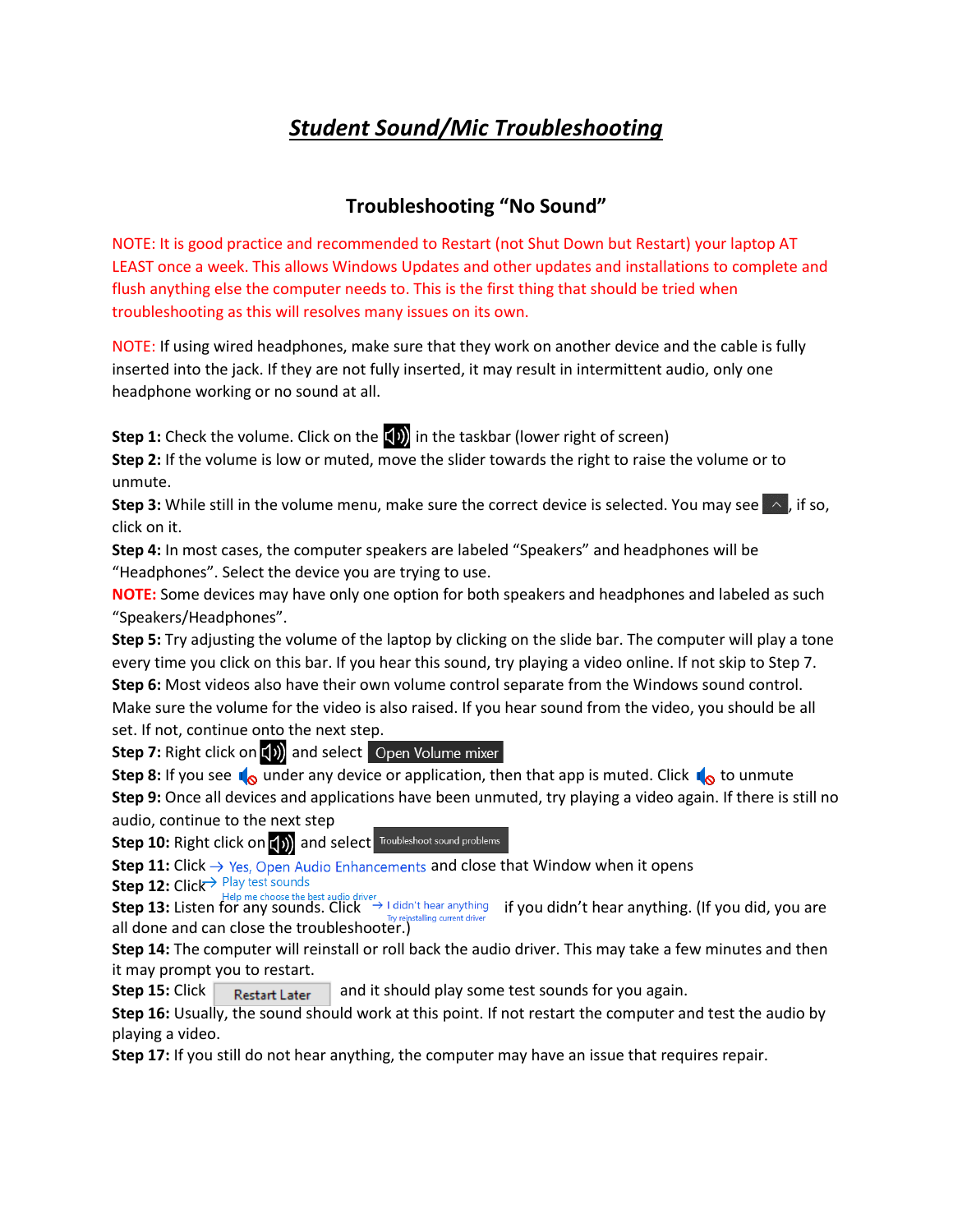## **Audio/Mic Settings in Microsoft Teams**

If you are experiencing issues with audio or the microphone in Teams, here are some things for you to check.

**Step 1:** Check your microphone setting to see if you are muted. While in a meeting, move your cursor and  $\begin{array}{ccc} \bullet & \bullet & \bullet \\ \bullet & \bullet & \bullet \end{array}$   $\begin{array}{ccc} \bullet & \bullet & \bullet \\ \bullet & \bullet & \bullet \end{array}$  will appear towards the bottom of the window.



**Step 2:** If you see  $\cancel{\mathscr{L}}$  , click on it once to enable the microphone (unmute) and you should see  $\color{red}\downarrow$ **Step 3:** Try speaking into the microphone to see if it is working. If it is not, continue on. **Step 4:** Select  $\cdots$  and then  $\otimes$  show device settings

**Step 5:** A window will slide open from the right that looks like this:

| <b>Device settings</b>             |  |  |  |  |
|------------------------------------|--|--|--|--|
| Audio devices                      |  |  |  |  |
| PC Mic and Speakers                |  |  |  |  |
| Speaker                            |  |  |  |  |
| Speakers (Conexant ISST Audio)     |  |  |  |  |
| $\leq$                             |  |  |  |  |
| Microphone                         |  |  |  |  |
| Internal Microphone (Conexant ISST |  |  |  |  |
| ,,,,,,,,,,,,,,                     |  |  |  |  |

**Step 6:** Make sure the correct device in selected in the drop down (pictured above in red) especially if using headphones.

**NOTE:** You can also adjust the volume of the speakers in this window using the slider under "Speakers" (pictured above).

**Step 7:** After verifying all settings are correct, try speaking to test the microphone. If the microphone can hear you, you should see the bar fill up like this:  $\mathcal{Q}$  **IIIIIIIIII** 

If the microphone is not functioning after trying all these steps, try using a headset, a set of headphones that have a microphone or an external microphone. If this fails as well, it is likely that the computer may need to be replaced/repaired.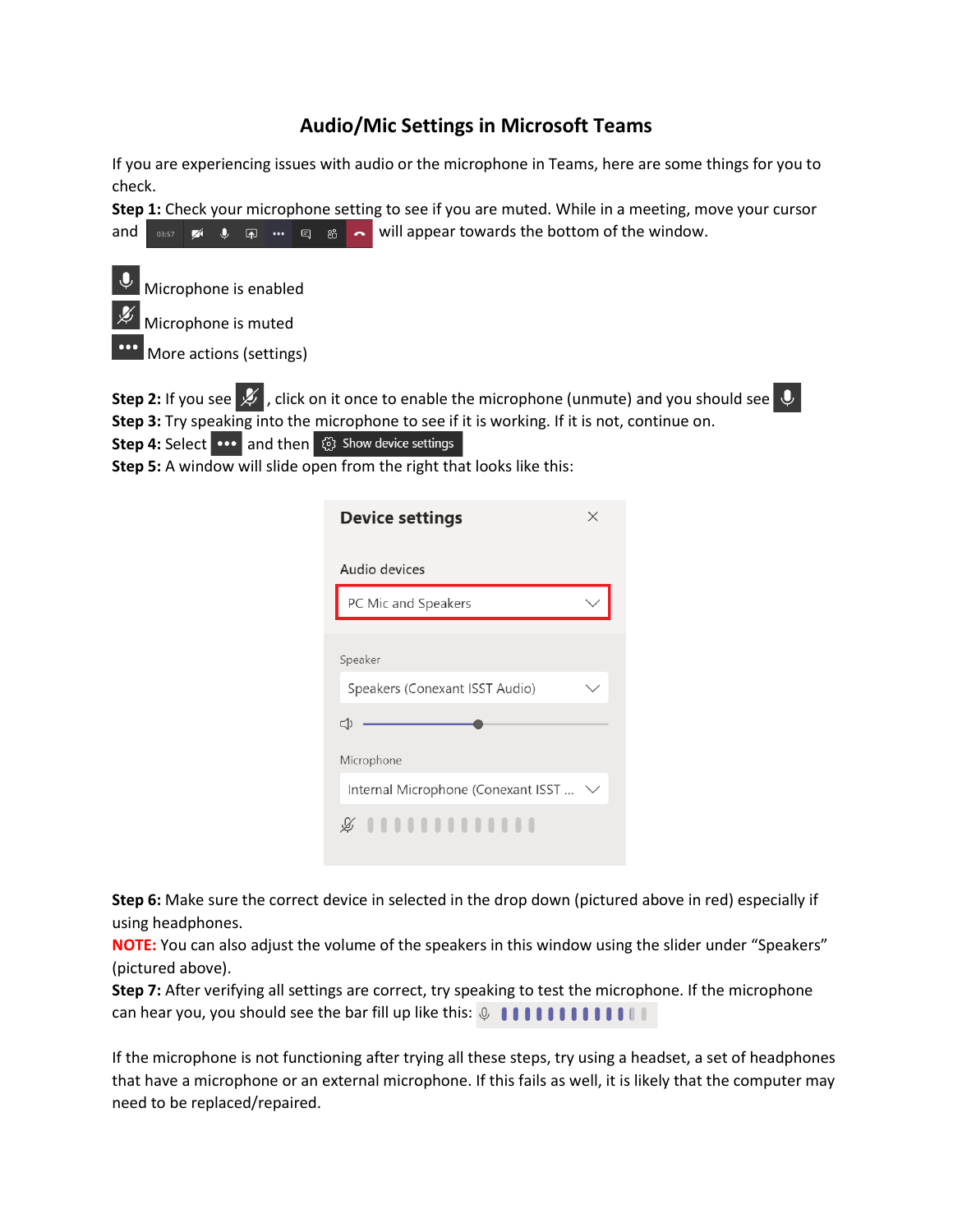## **Audio/Mic Settings in Zoom**

If you are having issues not being able to hear anyone or if they cannot hear you, here are some steps to try.

**Step 1:** When joining a meeting, be sure "Do not connect to audio" (pictured below) is NOT checked.

| Zoom                                   | × |
|----------------------------------------|---|
| <b>Join Meeting</b>                    |   |
| Enter meeting ID or personal link name |   |
| Administrator                          |   |
| Remember my name for future meetings   |   |
| Do not connect to audio                |   |
| Turn off my video                      |   |
| Join<br>Cancel                         |   |
|                                        |   |

**Step 2:** Once you enter the information for the meeting and you are allowed to join, you will be asked if you want to "Join with Computer Audio" (pictured below). You can also select "Test Speaker and Microphone" before joining the meeting. Select "Join with Computer Audio".

**NOTE:** You can also check the box at the bottom of the windows (highlighted in red in the picture below) to automatically connect with audio when joining future meetings.



**Step 3:** You should now be in the meeting with audio and can confirm this if you see  $\frac{1}{M}$  in the bottomleft of the Zoom window. Your audio and microphone should now work. If not, continue on.

**NOTE:** If you see  $\mathcal{L}$  , click on it to unmute your microphone.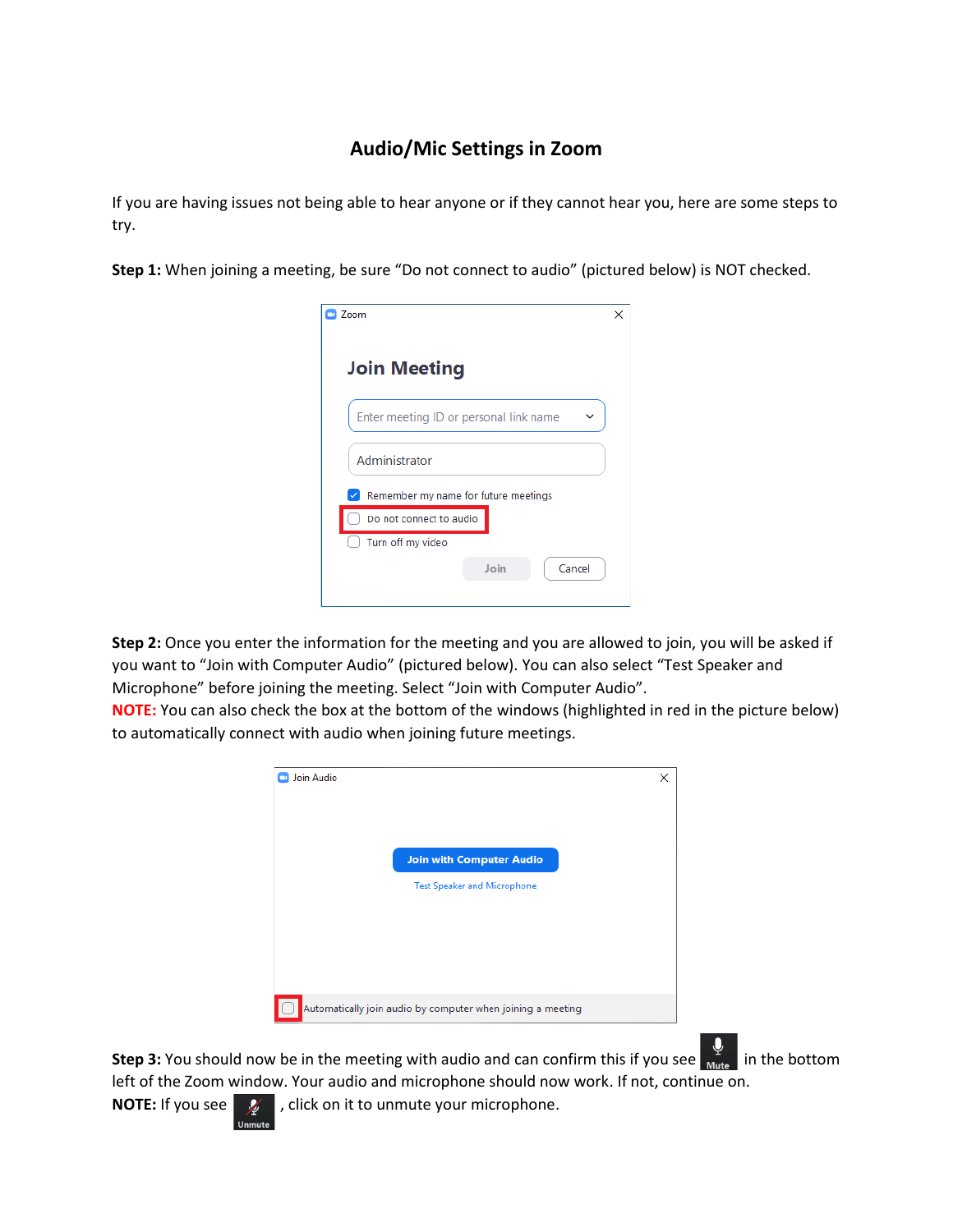

**Step 4:** If you joined the meeting and you see  $\frac{1}{\text{Join} \text{Audio}}$ , you can click on the icon and go back to **Step 2**, or click on the carat (highlighted in red in the picture below) and select either "Test Speaker & Microphone…" or "Audio Settings"



If you selected "Test Speaker & Microphone…" go to **Step 5a** If you selected "Audio Settings", go to **Step 5b**

**Step 5a:** If you selected "**Test Speaker & Microphone...**", the computer will play some test sounds (pictured below). Verify you have the correct output device selected (highlighted in red) and select "Yes" if you heard the tone or "No" if you didn't.

| Testing speaker                                                                         |  |  |  |  |
|-----------------------------------------------------------------------------------------|--|--|--|--|
| Do you hear a ringtone?                                                                 |  |  |  |  |
| Yes<br>No                                                                               |  |  |  |  |
|                                                                                         |  |  |  |  |
| $[ \texttt{Speaker/HP} \texttt{(Realtek High Definition}$<br>Speaker 1:<br>$\checkmark$ |  |  |  |  |
| Output Level:                                                                           |  |  |  |  |

Next, the computer will test your microphone (pictured below). As before, make sure the correct device is selected (highlighted in red). Now speak into the microphone and the computer will play back what it heard. If you heard what you said played back to you, select "Yes". If not, select "No". **NOTE:** If the microphone can hear you, the "Input Level" bar will fill with blue as seen below.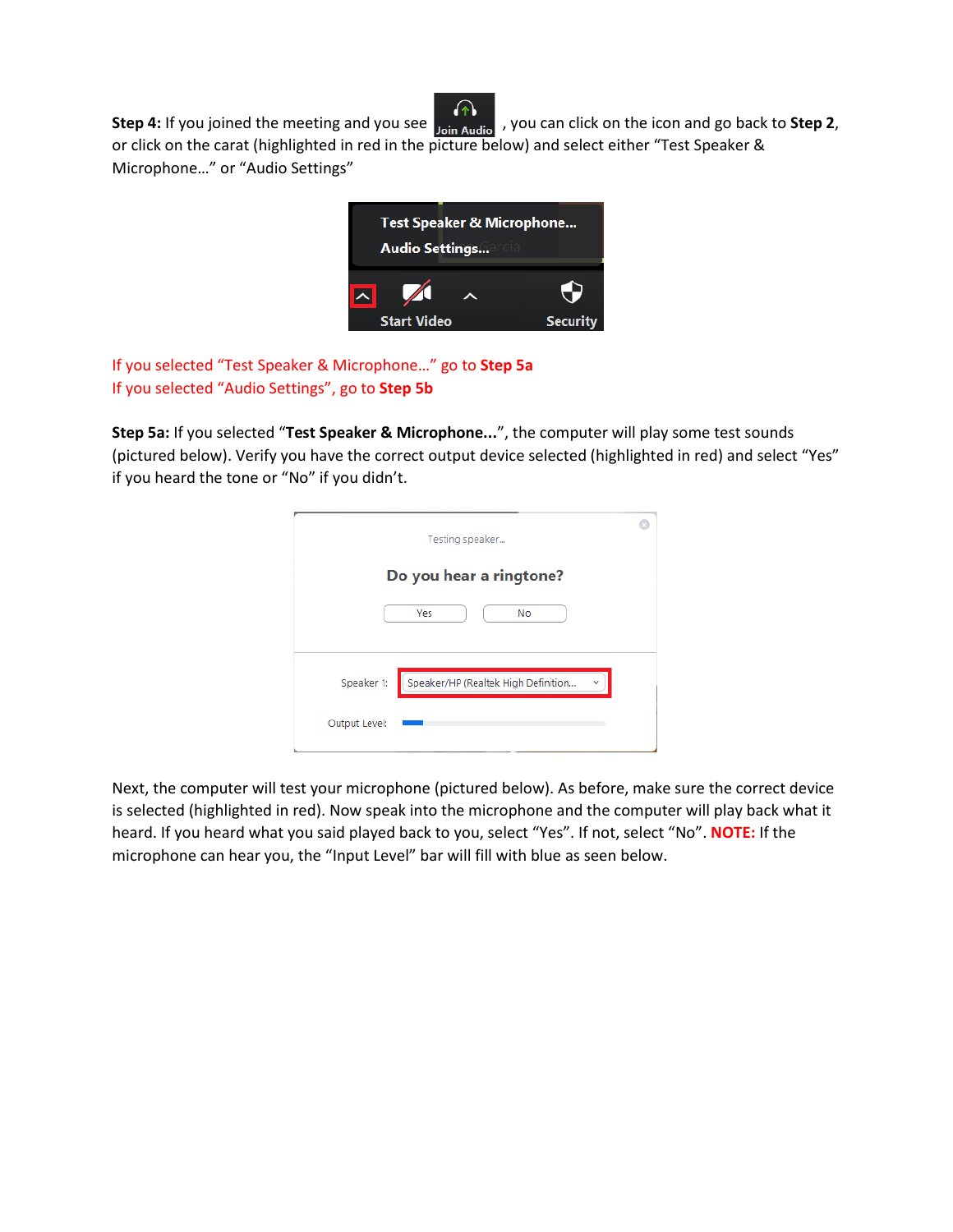| Testing microphone                                   |  |
|------------------------------------------------------|--|
| Speak and pause, do you hear a replay?               |  |
| Yes<br>No                                            |  |
|                                                      |  |
| Microphone (Realtek High Definition<br>Microphone 1: |  |
| Input Level:                                         |  |

If you selected "Yes" you are done testing. If you selected "No" Zoom will look for another microphone to use. It will repeat the test with any microphones it finds. Once it cannot find any other microphones to test, you will get the window pictured below. At this point, you can "Test Again" or close the Windows as "Join Audio by Phone" is not an available option since it requires Licensing in order to use.

|               | We have tested all your microphones      |  |
|---------------|------------------------------------------|--|
|               | <b>Test Again</b><br>Join Audio by Phone |  |
| Microphone 2: | Same as System<br>$\checkmark$           |  |
| Input Level:  |                                          |  |

If you have made it to this step, it is likely that you will have to use a headset, headphone with microphone, an external microphone, another device like a phone/tablet or another computer.

**Step 5b:** If you selected "Audio Settings" you should see a window like the one pictured below.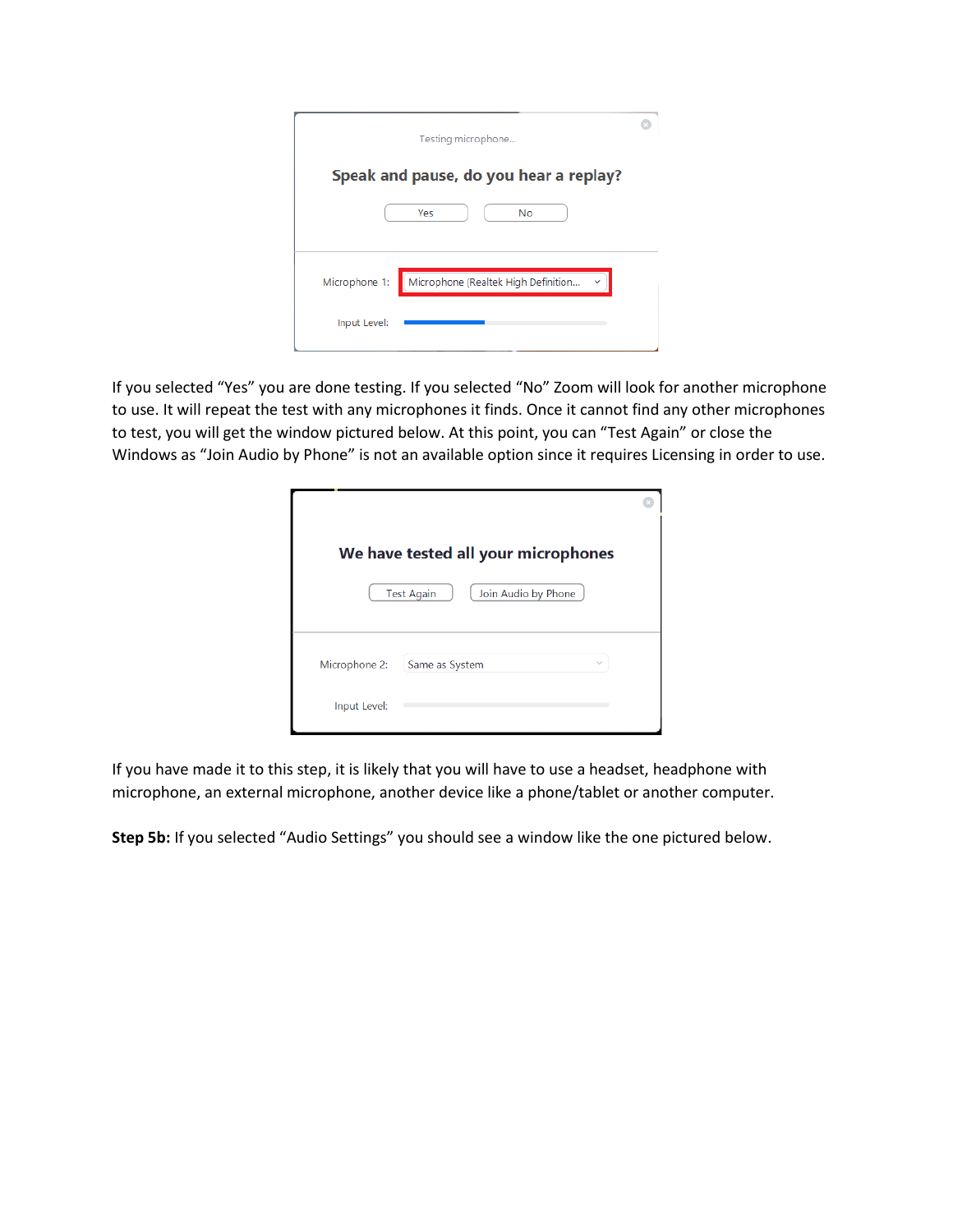| Settings |                           |                                                                                         | $\times$ |
|----------|---------------------------|-----------------------------------------------------------------------------------------|----------|
|          | General                   |                                                                                         |          |
|          | Video                     | Speakers (Conexant ISST Audio)<br><b>Speaker</b><br><b>Test Speaker</b><br>$\checkmark$ |          |
|          | <b>Audio</b>              | <b>Output Level:</b>                                                                    |          |
|          | <b>Share Screen</b>       | Volume:<br>$\blacksquare$                                                               |          |
|          | Chat                      |                                                                                         |          |
|          | <b>Virtual Background</b> | Internal Microphone (Conexant IS<br><b>Microphone</b><br><b>Test Mic</b><br>$\check{~}$ |          |
|          | Recording                 | Input Level:                                                                            |          |
|          | Profile                   | Volume:<br>$\left(\left  \cdot \right  \right)$                                         |          |
|          | <b>Statistics</b>         | Automatically adjust volume<br>$\checkmark$                                             |          |
|          | <b>Keyboard Shortcuts</b> | Use separate audio device to play ringtone simultaneously                               |          |
| ÷        | Accessibility             | Automatically join audio by computer when joining a meeting<br>$\sim$                   |          |
|          |                           | Mute my microphone when joining a meeting                                               |          |
|          |                           | Press and hold SPACE key to temporarily unmute yourself<br>$\vert\downarrow\vert$       |          |
|          |                           | Sync buttons on headset<br>$\vee$                                                       |          |
|          |                           |                                                                                         |          |
|          |                           |                                                                                         |          |
|          |                           | Advanced                                                                                |          |

Verify that the correct output device is selected (highlighted in blue). Selecting "Test Speaker" (highlighted in red below) will play audio in a loop. You can adjust the volume level (highlighted in green below).

| <b>Speaker</b> | <b>Test Speaker</b> | Speakers (Conexant ISST Audio)<br>$\checkmark$ |
|----------------|---------------------|------------------------------------------------|
|                | Output Level:       |                                                |
|                | Volume:             |                                                |

Verify the correct microphone is selected (pictured below, highlighted in blue). It is recommended to have "Automatically adjust volume" checked (highlighted in green). You can also adjust the volume of the microphone (also highlighted in green). Selecting "Test Mic" (highlighted in red) will have the microphone record and then play back any sounds it just recorded.